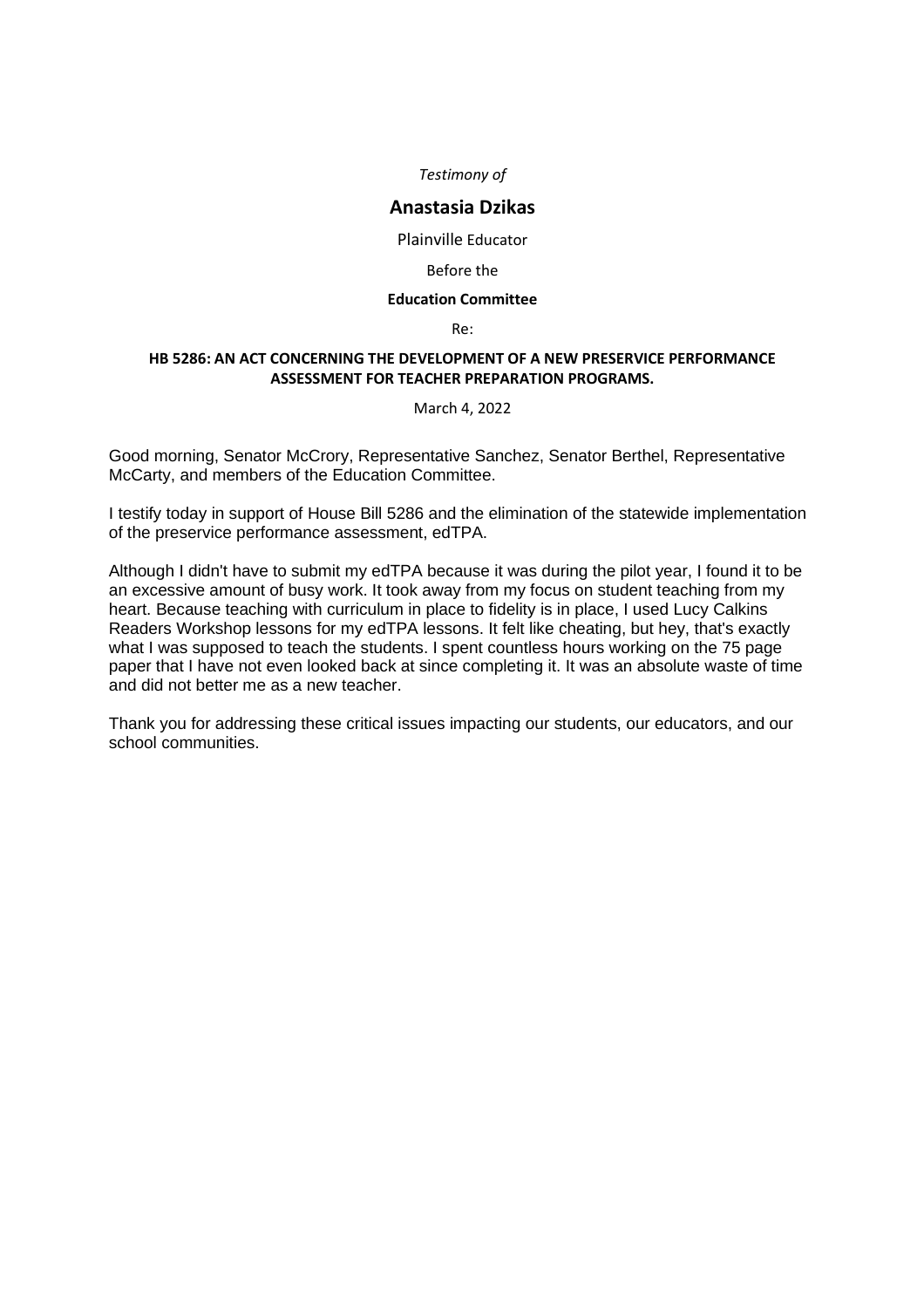## **Carly Williams**

Simsbury Educator

## Before the

## **Education Committee**

Re:

## **HB 5286: AN ACT CONCERNING THE DEVELOPMENT OF A NEW PRESERVICE PERFORMANCE ASSESSMENT FOR TEACHER PREPARATION PROGRAMS.**

### March 4, 2022

Good morning, Senator McCrory, Representative Sanchez, Senator Berthel, Representative McCarty, and members of the Education Committee.

I testify today in support of House Bill 5286 and the elimination of the statewide implementation of the preservice performance assessment, edTPA.

EdTPA is another way of busy work for brand new teachers. If the education system is lacking teachers, why are we putting them through this unnecessary stress of paper work. I asked many teachers for help when I was doing edtpa and it was confusing for veteran teachers. It also does not correlate with the reality of teaching and our day to day tasks and lesson planning.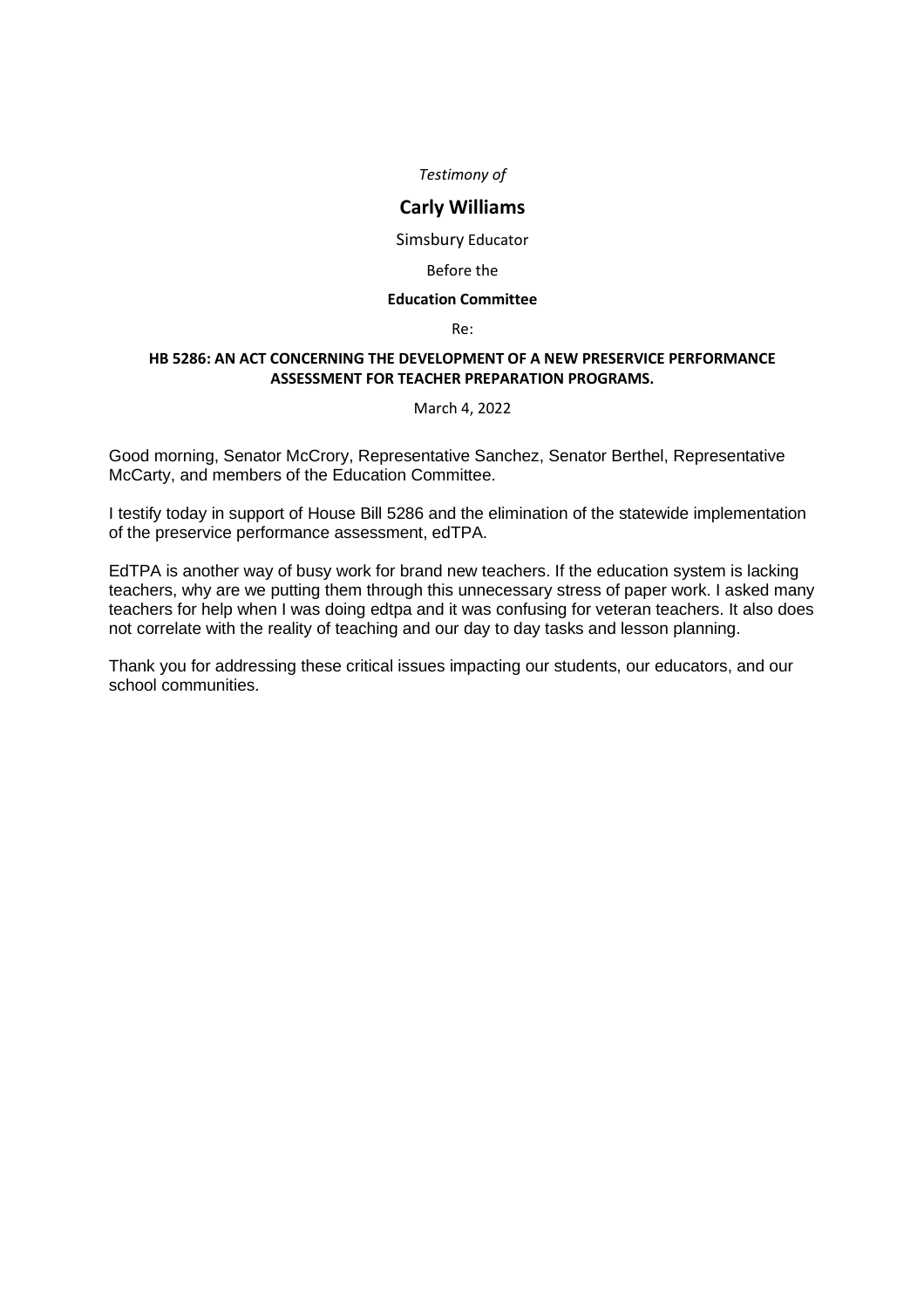## **Christy Dzubay**

Winsted Educator

#### Before the

#### **Education Committee**

Re:

## **HB 5286: AN ACT CONCERNING THE DEVELOPMENT OF A NEW PRESERVICE PERFORMANCE ASSESSMENT FOR TEACHER PREPARATION PROGRAMS.**

### March 4, 2022

Good morning, Senator McCrory, Representative Sanchez, Senator Berthel, Representative McCarty, and members of the Education Committee.

I testify today in support of House Bill 5286 and the elimination of the statewide implementation of the preservice performance assessment, edTPA.

I completed edTPA the year prior to when it became an official state requirement. My cohort's requirements were to determine cutoff scores for CT. I firmly believe that edTPA did little to further my preparation for being an educator. The video requirements are almost impossible; the amount of consecutive time to show so many different aspects of teaching takes away the heart of what teaching is. The reflections were not anything that helped me to think back about my teaching. In my opinion, there is nothing valuable in edTPA in order to determine a candidate's level of preparation for being in the classroom. Feedback that I received during student teaching from my cooperating teacher and from my supervisor was the heart of my growth as a preservice teacher. I urge you to remove this requirement from an already rigorous certification process.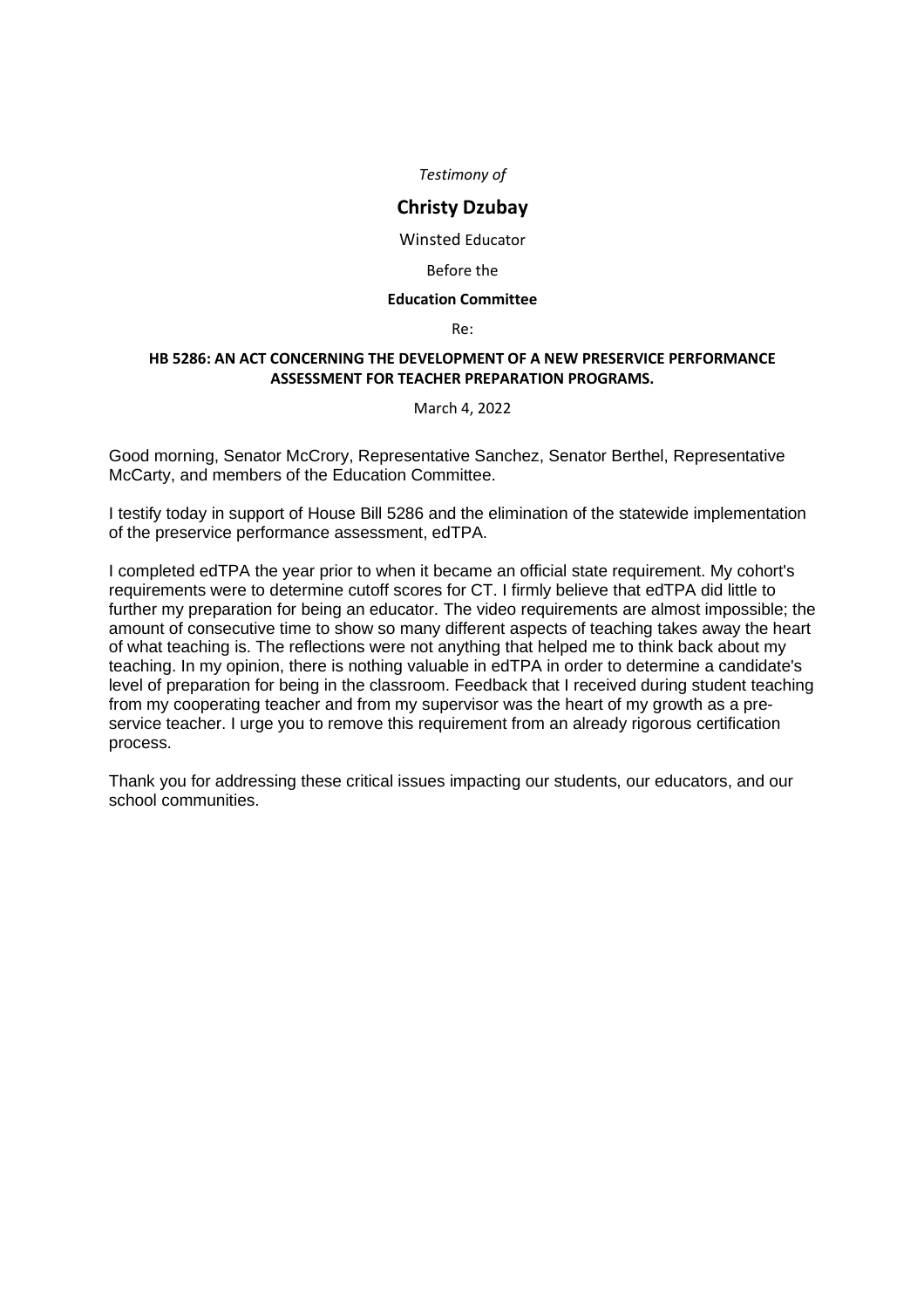## **Eva-Maria Maher**

Uncasville Educator

#### Before the

#### **Education Committee**

Re:

## **HB 5286: AN ACT CONCERNING THE DEVELOPMENT OF A NEW PRESERVICE PERFORMANCE ASSESSMENT FOR TEACHER PREPARATION PROGRAMS.**

March 4, 2022

I was certified the year before edTPA was required, but was asked by my university to do a "trial run" of edTPA. I believe the idea behind edTPA has merit (asking teachers to focus in on a select few lessons and be really reflective on how they build on each other and how their teaching practice could improve), but I find the execution to be a huge waste of time and energy for all parties. Teachers by nature CONSTANTLY reflect on their practice and think about what could be done better, and both teachers who are in teacher-prep and early career teachers have mentors who constantly check in with them and reflect on their work. EdTPA just poses yet another barrier to teaching, when we are already desperate for teachers to begin with. We also already have TEAM in place, so why make early career educators do essentially the same work twice?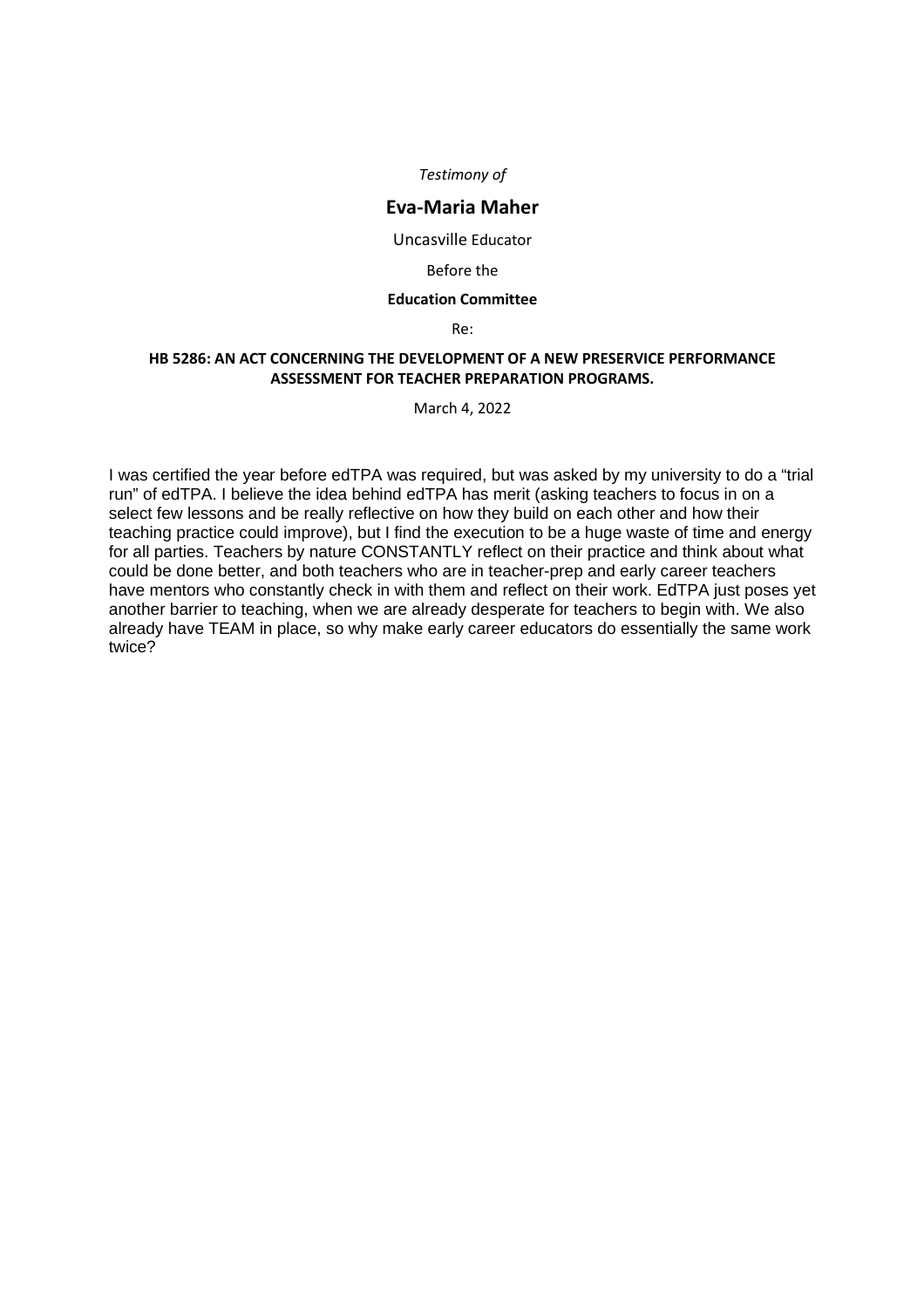## **Heather Courey**

Norwich Educator

### Before the

### **Education Committee**

Re:

## **HB 5286: AN ACT CONCERNING THE DEVELOPMENT OF A NEW PRESERVICE PERFORMANCE ASSESSMENT FOR TEACHER PREPARATION PROGRAMS.**

### March 4, 2022

Good morning, Senator McCrory, Representative Sanchez, Senator Berthel, Representative McCarty, and members of the Education Committee.

I testify today in support of House Bill 5286 and the elimination of the statewide implementation of the preservice performance assessment, edTPA.

edTPA is a scam. I failed it by one point, fought the one point and they took another point away. This "test" made me want to quit attempting to become a teacher, I would tell myself that it just wasn't worth it. you work your butt off, all for the company to say sorry, try again. It is simply a waste. It doesn't prove whether or not I can teach my students, it just proves that it can effect someone's mental health, and potentially ruin careers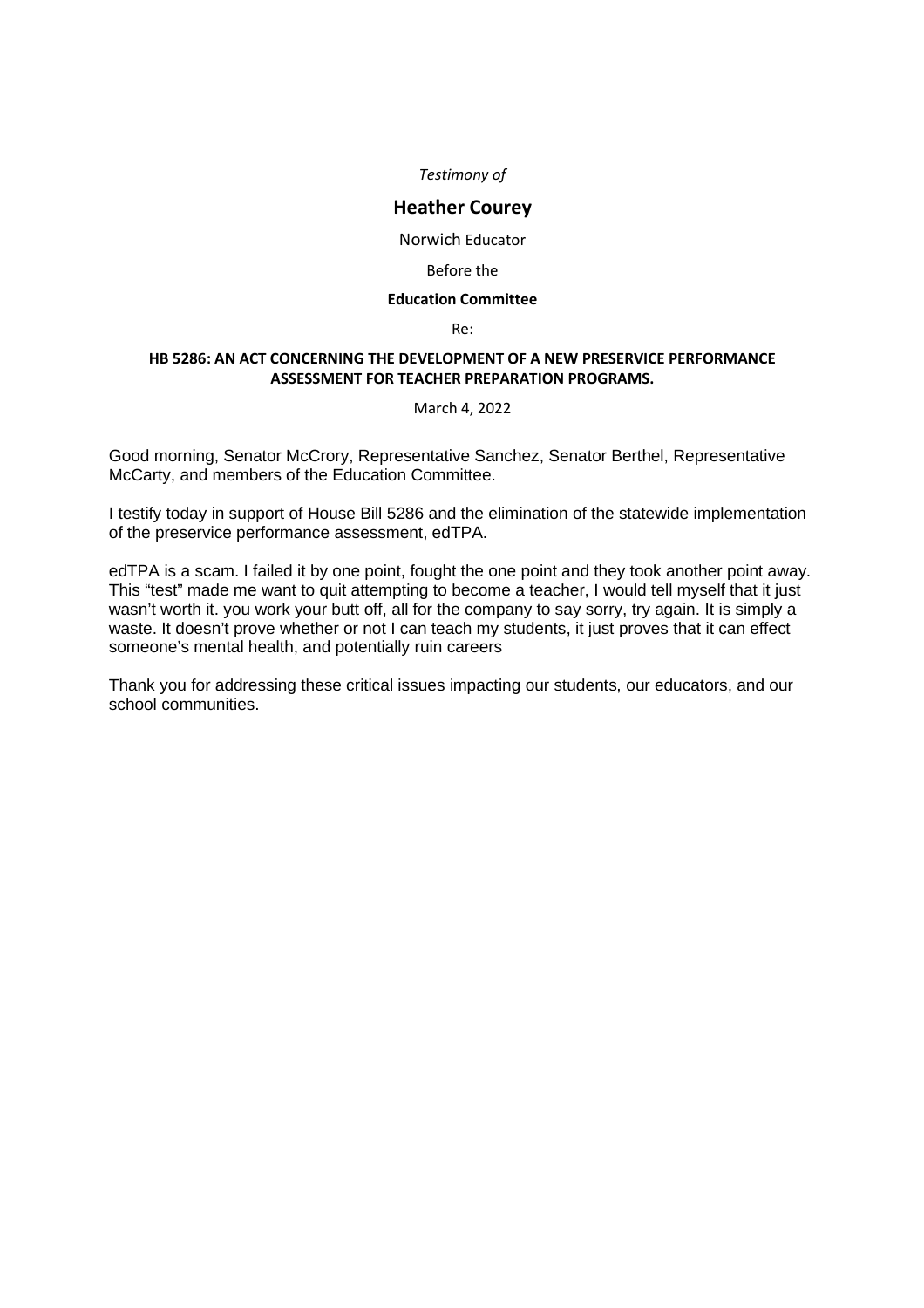## **Jason Zevallos**

Tolland Educator

#### Before the

## **Education Committee**

Re:

## **HB 5286: AN ACT CONCERNING THE DEVELOPMENT OF A NEW PRESERVICE PERFORMANCE ASSESSMENT FOR TEACHER PREPARATION PROGRAMS.**

March 4, 2022

I believe that edTPA is not an effective tool to be used to prepare coming into the teaching profession. It is strenuous, time consuming, and worrisome on whether you past criteria or fail criteria. It does not define any one person as an educator to complete this task during their student teaching practicum. I was fortunate enough to complete tasks 1 & 3 of edTPA for my student teaching practicum and yet things that had to be completed were not valid enough mainly due to the pandemic. Most importantly edTPA does not define anyone as an educator; you build knowledge from mentors and coursework to better you as an educator and taking one thing off a soon to be educators plate is needed. Nevertheless on top of being an educator are required/mandated state testings to enter the field which is time consuming and exhausting. Elimination of edTPA will in fact be a positive to all future educators out there.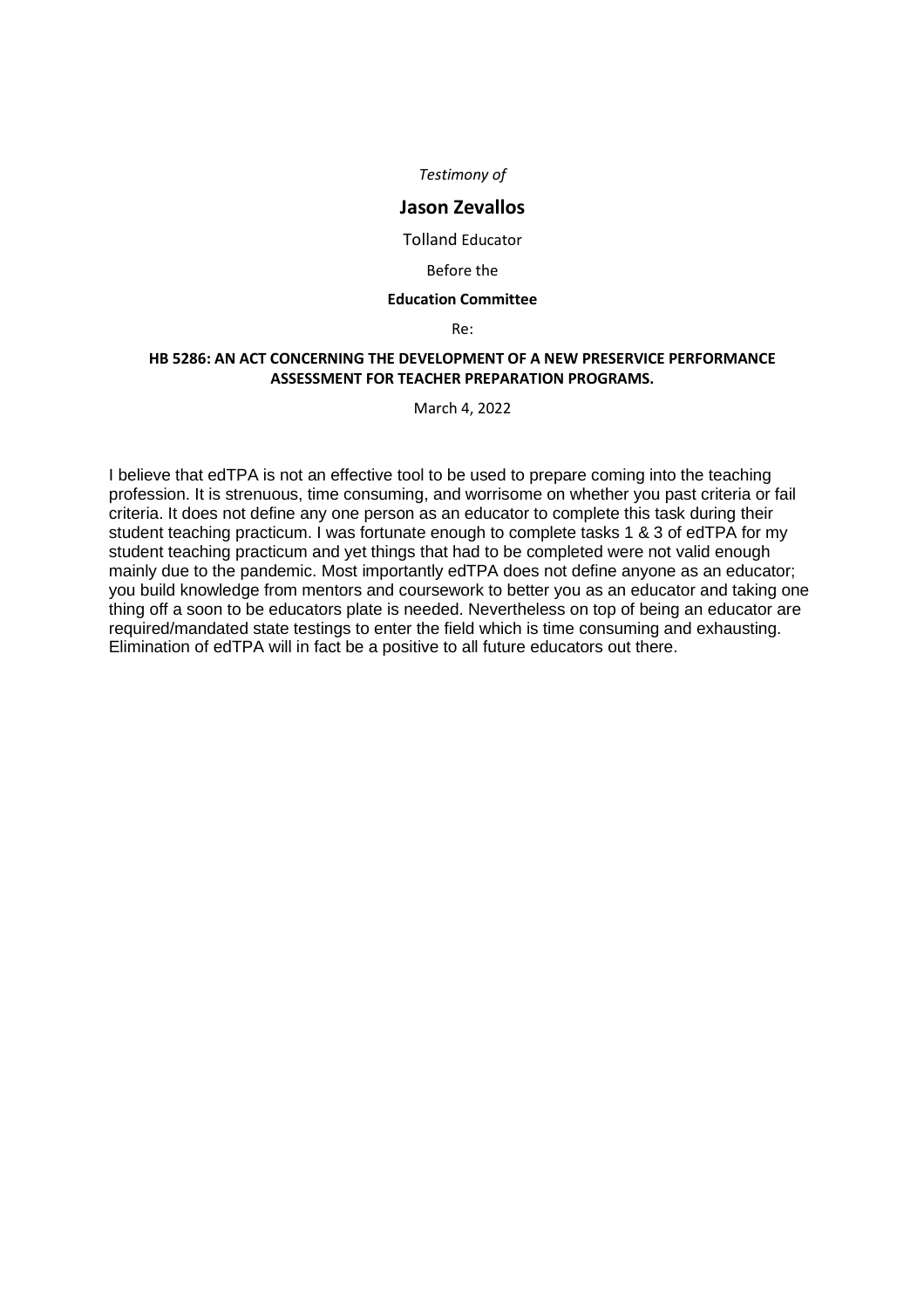## **Julia Tackett**

Deep River Educator

### Before the

### **Education Committee**

Re:

## **HB 5286: AN ACT CONCERNING THE DEVELOPMENT OF A NEW PRESERVICE PERFORMANCE ASSESSMENT FOR TEACHER PREPARATION PROGRAMS.**

### March 4, 2022

Good morning, Senator McCrory, Representative Sanchez, Senator Berthel, Representative McCarty, and members of the Education Committee.

I testify today in support of House Bill 5286 and the elimination of the statewide implementation of the preservice performance assessment, edTPA.

I completed EDtpa in the spring of 2018 which was the first year, but a test year so my scores didn't technically count. I spent countless hours in the library writing and rewriting the same things because the required pieces of EDtpa were so incredibly repetitive. The many lessons plan I had to write were in depth unnecessarily and I have never had to write a lesson plan like that ever since. Some of the questions did not even feel necessary to answer based on previous questions. It felt like most of it was not useful for me as a soon to be new teacher. The portfolio I completed for my college separate from EDtpa provided me with more thought provoking questions and prompts. My EDtpa portfolio just created so much additional work that seemed repetitive and pointless, making it feel even less useful in the larger scheme of my teaching career. I feel for teachers who are given EDtpa scores that then prevent them from teaching because it is not an accurate or realistic portfolio for what they are capable of. This portfolio needs to be replaced with an actual portfolio that includes lesson plans that are realistic, a teaching philosophy, resume, and student samples. Additionally, recording lessons specially for EDtpa created the added burden of watching and rewatching hours of teaching footage to simply find a 3 minute clip that related to the topic you were writing about.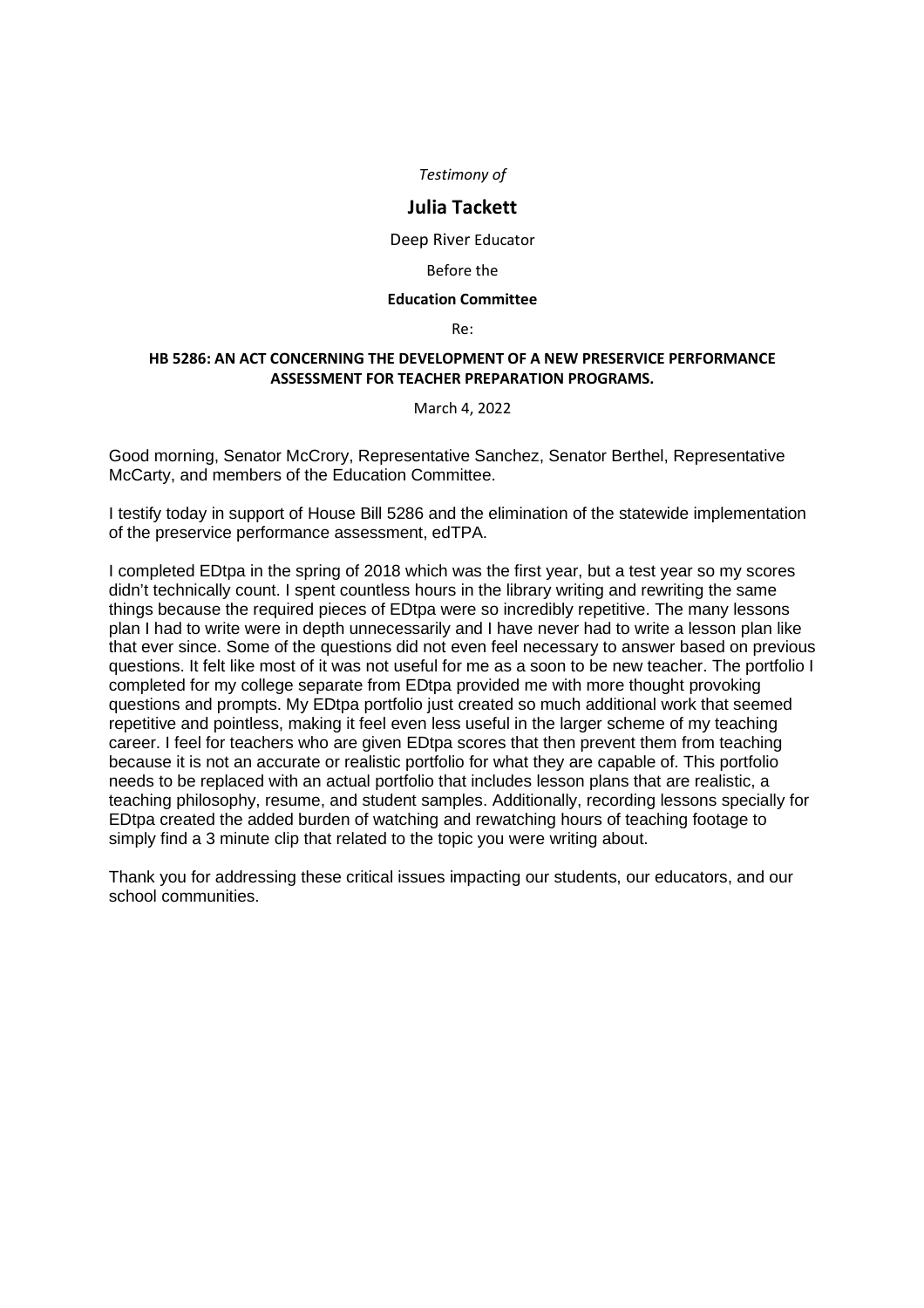## **Justin Farrell**

Simsbury Educator

### Before the

## **Education Committee**

Re:

## **HB 5286: AN ACT CONCERNING THE DEVELOPMENT OF A NEW PRESERVICE PERFORMANCE ASSESSMENT FOR TEACHER PREPARATION PROGRAMS.**

### March 4, 2022

Good morning, Senator McCrory, Representative Sanchez, Senator Berthel, Representative McCarty, and members of the Education Committee.

I testify today in support of House Bill 5286 and the elimination of the statewide implementation of the preservice performance assessment, edTPA.

edTPA is a fluff project that many states make their student teachers do. It is barbaric to expect our student teachers to complete this while they are trying to grow. Many states have wonderful beginner teacher protocols. This extra exam is not needed, and sometimes it's used by institutions to drag down their students who have issues learning.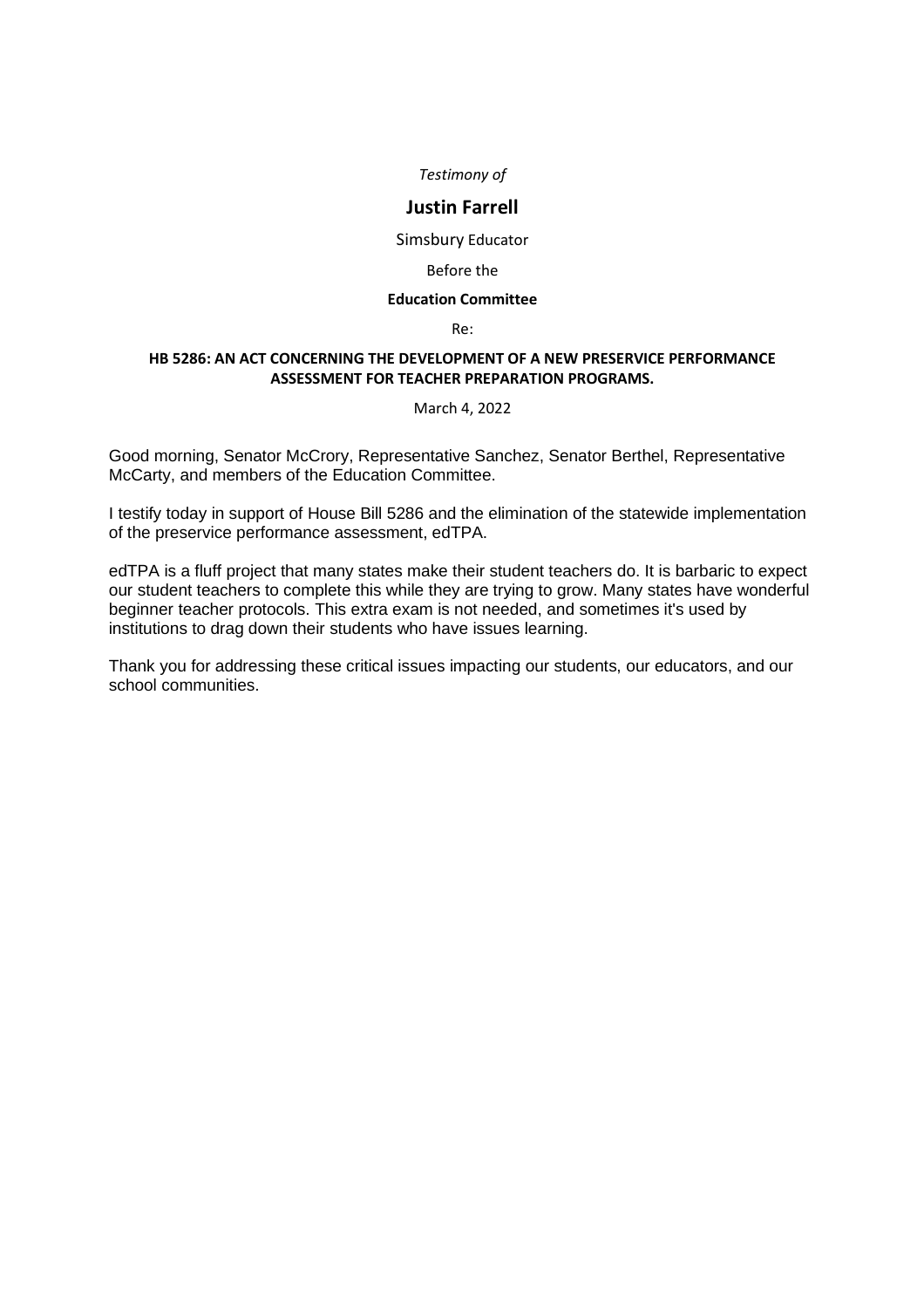## **Kiley O'Brien**

Trumbull Educator

### Before the

## **Education Committee**

Re:

## **HB 5286: AN ACT CONCERNING THE DEVELOPMENT OF A NEW PRESERVICE PERFORMANCE ASSESSMENT FOR TEACHER PREPARATION PROGRAMS.**

#### March 4, 2022

Good morning, Senator McCrory, Representative Sanchez, Senator Berthel, Representative McCarty, and members of the Education Committee.

I testify today in support of House Bill 5286 and the elimination of the statewide implementation of the preservice performance assessment, edTPA.

Edtpa is a complete waste of time. Simply put, you are repeating yourself over and over. They ask the same questions using different words. You have to follow the samples format or you fail. It was a complete waste of time and effort as well as added so much unnecessary stress to my life. I have never and will never apply anything that was in Edtpa into the classroom.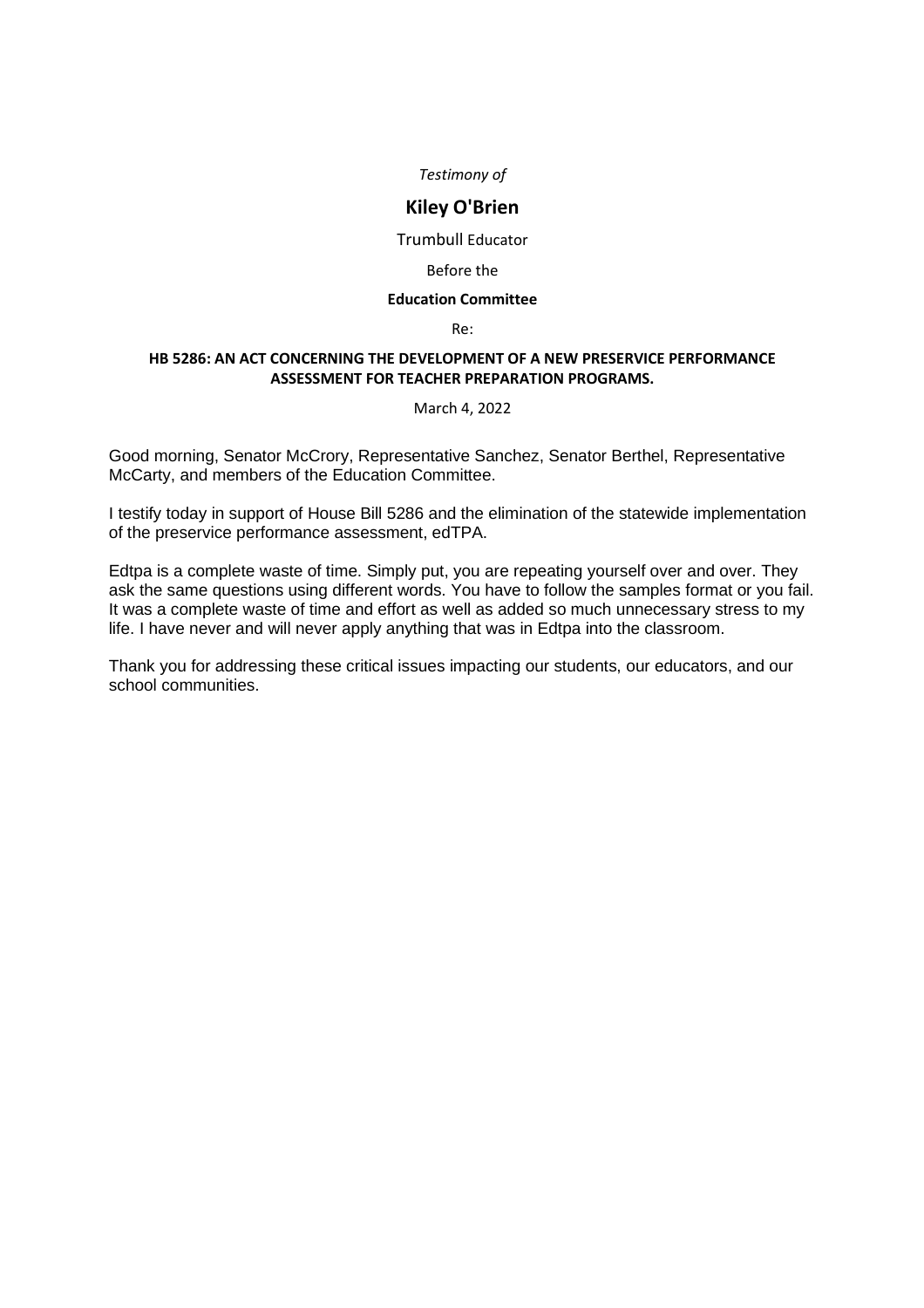## **Olivia Bosson**

Groton Educator

#### Before the

#### **Education Committee**

Re:

## **HB 5286: AN ACT CONCERNING THE DEVELOPMENT OF A NEW PRESERVICE PERFORMANCE ASSESSMENT FOR TEACHER PREPARATION PROGRAMS.**

### March 4, 2022

Good morning, Senator McCrory, Representative Sanchez, Senator Berthel, Representative McCarty, and members of the Education Committee.

I testify today in support of House Bill 5286 and the elimination of the statewide implementation of the preservice performance assessment, edTPA.

I am currently a DSAP candidate completing edTPA. To begin, the cost of \$300 just puts up another paywall (Among many in the CT certification process) that prevents strong teachers from being able to pursue the profession. This is felt especially strong by adults returning to school for their certification who are student teaching and already are working for free. The actual edTPA portfolio is also problematic. I think that it can be simplified to a more manageable level. We, meaning DSAP candidates and student teachers, are already doing a lot of work creating materials and lesson plans from scratch, meeting with our advisors and cooperating teachers, attending professional development, etc. Spending all the extra time explaining your rational, deciding which classes to film, and researching are simply busy work. We are already designing these units. It would be far simpler to provide student teachers with a template for a unit with some of the key components of edTPA, and then 3-5 pages of commentary. The way edTPA is currently does not show how we connect with students or our knowledge of the subject, but rather how good we are at creating and argument to show our lessons fit the mold.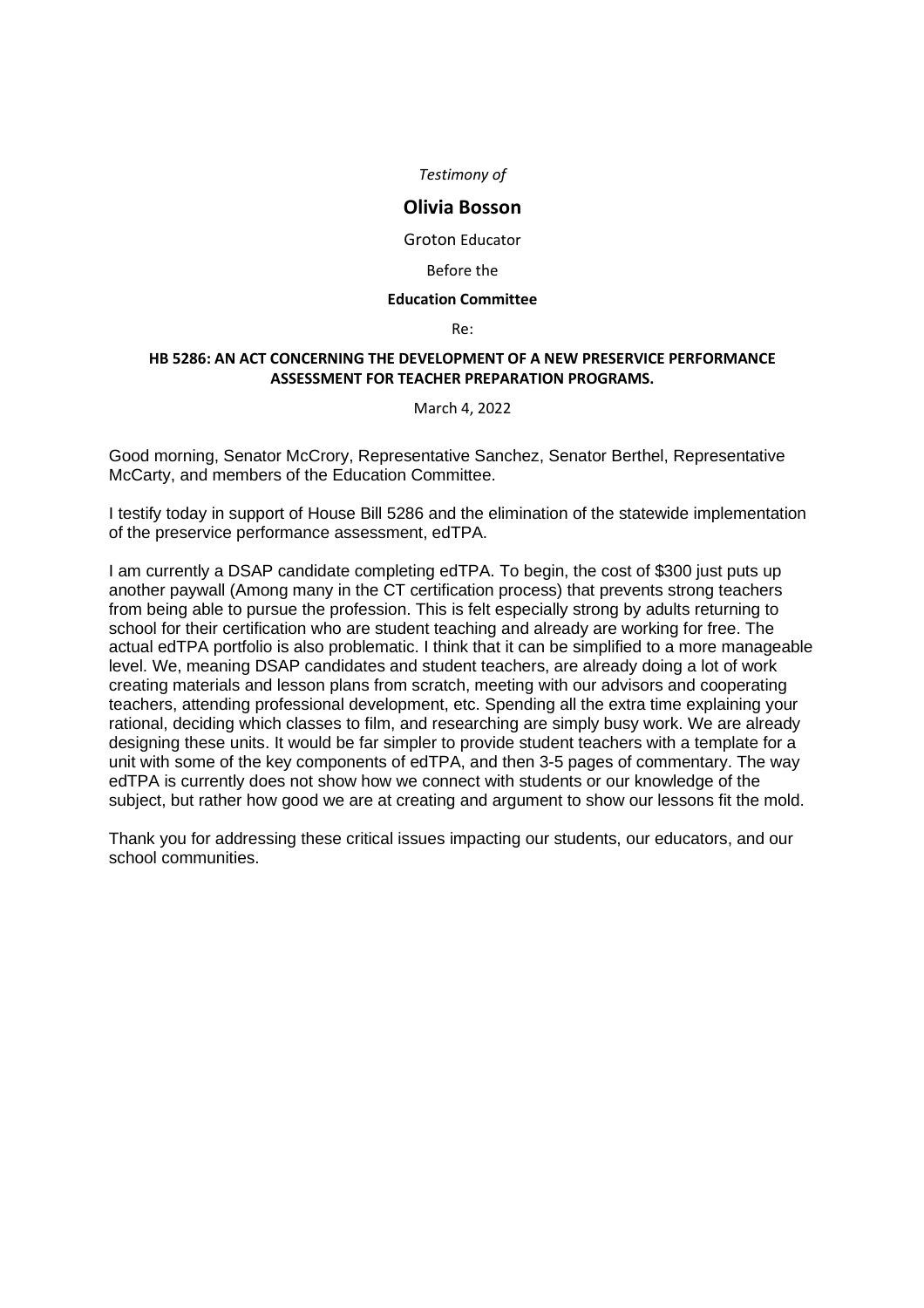## **Rachel Wrinn**

Southington Educator

#### Before the

### **Education Committee**

#### Re:

## **HB 5286: AN ACT CONCERNING THE DEVELOPMENT OF A NEW PRESERVICE PERFORMANCE ASSESSMENT FOR TEACHER PREPARATION PROGRAMS.**

#### March 4, 2022

Good morning, Senator McCrory, Representative Sanchez, Senator Berthel, Representative McCarty, and members of the Education Committee.

I testify today in support of House Bill 5286 and the elimination of the statewide implementation of the preservice performance assessment, edTPA.

I completed Ed TPA during my student teaching. It was extremely overwhelming. I wasn't able to focus on my classroom, because I had to focus on edTPA. It took a lot of time and did not make me a better teacher. I then completed team in my first two years of teaching, which was the exact same thing as EdTPA. It does not prove that anybody is a good educator. It just proves that somebody can write a paper.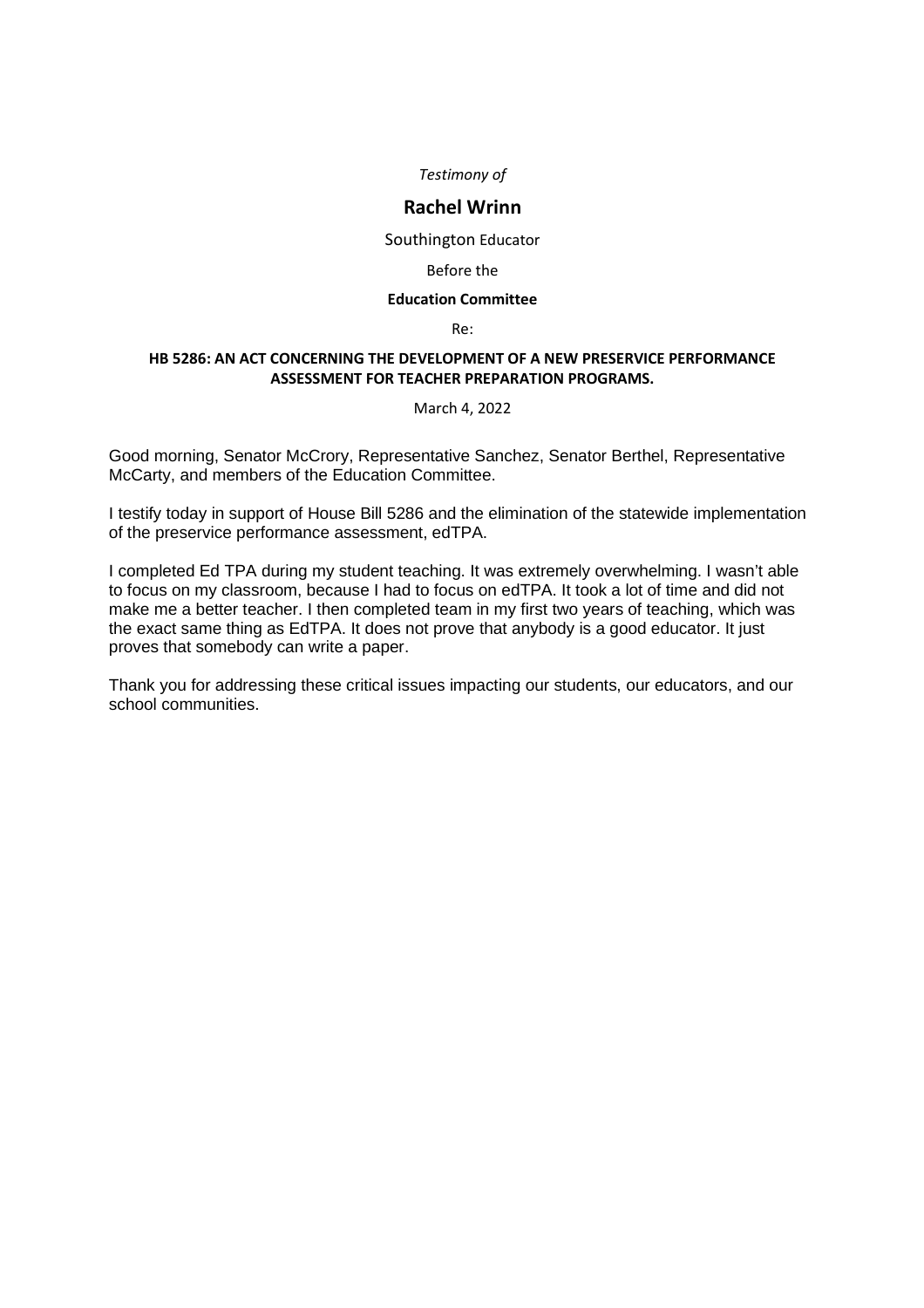## **Sarah Wiederecht**

#### Before the

#### **Education Committee**

Re:

## **HB 5286: AN ACT CONCERNING THE DEVELOPMENT OF A NEW PRESERVICE PERFORMANCE ASSESSMENT FOR TEACHER PREPARATION PROGRAMS.**

March 4, 2022

Good morning, Senator McCrory, Representative Sanchez, Senator Berthel, Representative McCarty, and members of the Education Committee.

I testify today in support of House Bill 5286 and the elimination of the statewide implementation of the preservice performance assessment, edTPA.

I completed edTPA in 2018, during my student teaching and graduate year of college. I am currently a social studies teacher and in reflecting on the experience with the program, it did little to help support my growth as an educator and provides little as a current educator. The time commitment, on top of graduate school, working to afford costs of living, and balancing student teaching with learning my best practices for my future career, was unnecessary and took away from beneficial pedagogical exercises and tasks. My cohert and I spent hours, and a handful of overnight sessions, putting together a portfolio that did little for us and felt more another example of disconnect between expectations and realities of public education. Further, privacy concerns of students being recording is a real concern that parents and students alike brought up. I also had to pay, out of pocket, the entire fee (I believe \$300) which is inequitable, unreasonable, and unattainable for a college student who was completely independent and already struggling to get by like myself.